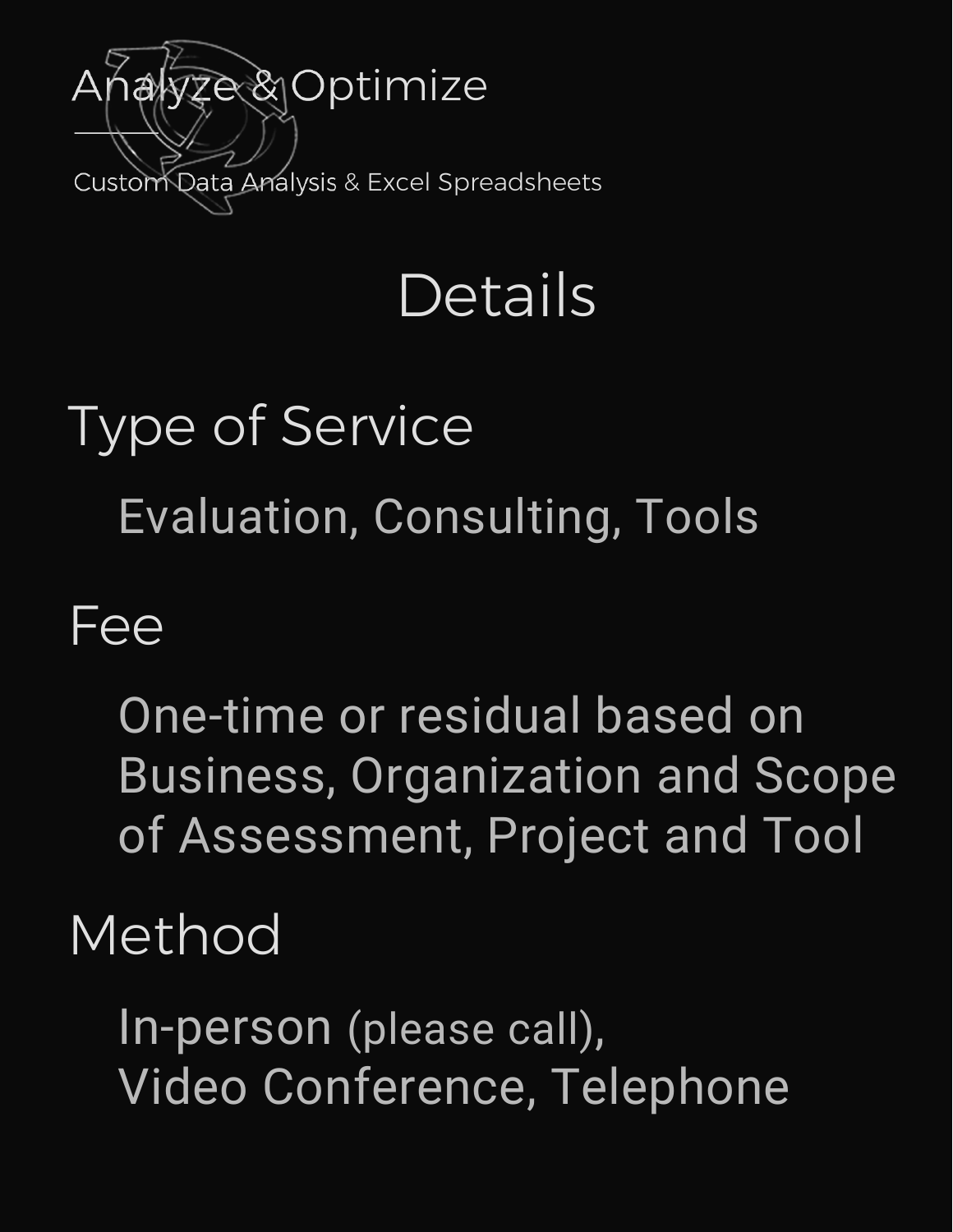#### **Summary**

Detailed hands-on Evaluation and Strategy for the development and securing of Complex Data Analytical Tools and Excel Spreadsheets

Features

- Customized to your needs
- Data Analytical Tools
- Mid-Range Systems
- BI Systems (Enterprise)
- Leverage MS Excel Spreadsheets
- Leverage MS Pwr BI Dashboards
- Leverage Non-MS BI Platforms
- Development, Strategy, Planning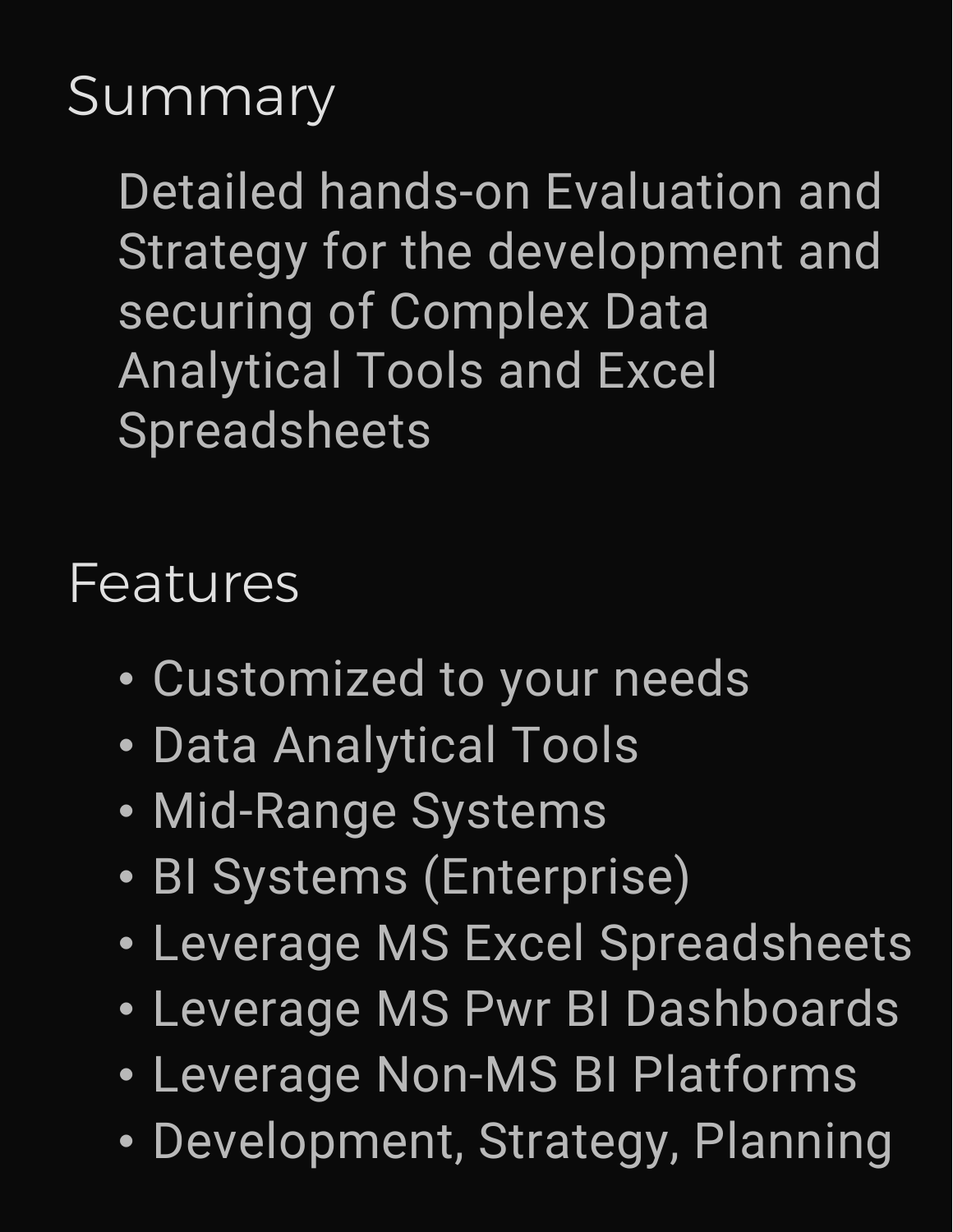### Goals and Expectations

Purchase and Implementation of BI Software, Excel, Analytical and Tracking Tools for your Business and Organization

Requirements

Strict Confidentiality Agreement, Purchase Analytical Software, Enforce strict Independent Audits for Data accuracy, Dedicate your internal Staff to manage day to day Data entry